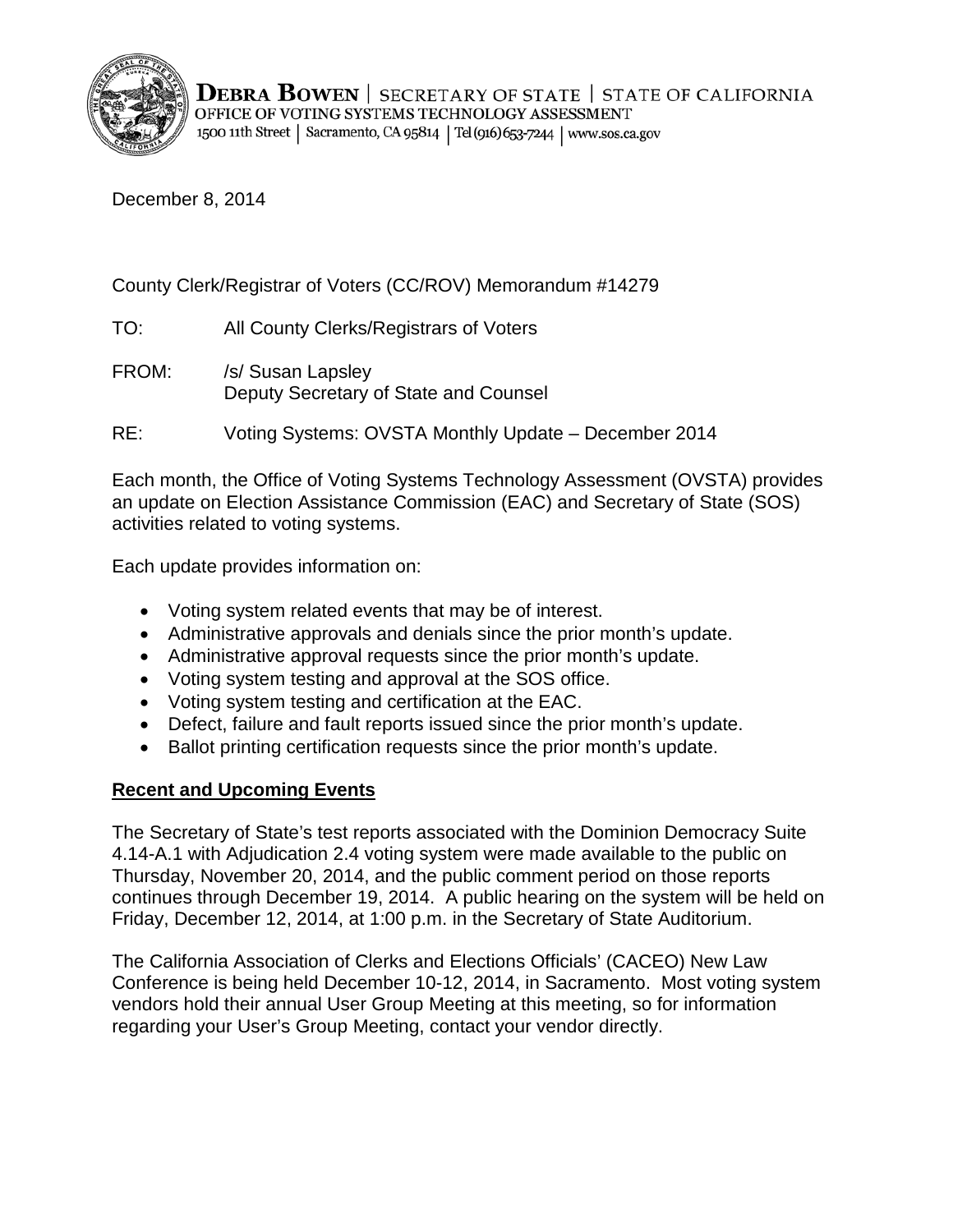CCROV #14279 December 8, 2014 Page 2

## **Administrative Approval Requests**

California Elections Code section 19213 precludes a voting system or part of a voting system that has been approved by the Secretary of State from being changed or modified until the Secretary of State has determined the change "does not impair its accuracy and efficiency. . . ."

Information on submitting an administrative approval request is in ["Requesting](http://www.sos.ca.gov/voting-systems/cert-and-approval/vsysapproval/admin-approval-requirements2012.pdf)  [Administrative Approval of a Change or Modification to an Approved Voting System.](http://www.sos.ca.gov/voting-systems/cert-and-approval/vsysapproval/admin-approval-requirements2012.pdf)"

• There are currently no administrative approval requests.

### **Testing and Approval by the State of California**

• The Secretary of State completed all testing for the Dominion Democracy Suite 4.14-A.1 with Adjudication 2.4 voting system (system) during the month of October. Reports are finalized and posted on the Secretary of State website. The public review period and public hearing have been scheduled. See "Recent and Upcoming Events" above.

### **Testing and Certification at the EAC**

The EAC provides a [weekly update](http://www.eac.gov/blogs/voting_system_testing_update_112514/) of voting system testing. As of November 25, 2014, the current testing and certification status for systems relevant to California is:

**Dominion Democracy Suite 4.14-D.** The EAC certified this system on November 25, 2014. Related documents can be found on the EAC [website.](http://www.eac.gov/testing_and_certification/certified_voting_systems.aspx)

**Everyone Counts eLect Voting Solution 4.0.** The EAC is waiting for additional information related to the system and a response from Everyone Counts on the draft Technology Testing Agreement. Weekly status calls for this campaign began on December 4, 2014. Related documents can be found on the EAC [website](http://www.eac.gov/testing_and_certification/voting_systems_under_test.aspx)**.**

**Hart InterCivic Verity 1.0.** Hart is currently testing at SLI Global Solutions. The EAC expects to receive the draft Test Report from SLI in January 2015. Related documents can be found on the EAC [website.](http://www.eac.gov/testing_and_certification/voting_systems_under_test.aspx)

**Unisyn OpenElect 1.3.** National Technical Systems (NTS) is working on the Test Report and expects to deliver it to the EAC by mid-December. Related documents can be found on the EAC [website.](http://www.eac.gov/testing_and_certification/voting_systems_under_test.aspx)

The EAC's ["Voting Systems Under Test"](http://www.eac.gov/testing_and_certification/voting_systems_under_test.aspx) and ["Certified Voting Systems"](http://www.eac.gov/testing_and_certification/certified_voting_systems.aspx) pages provide more specifics on each voting system.